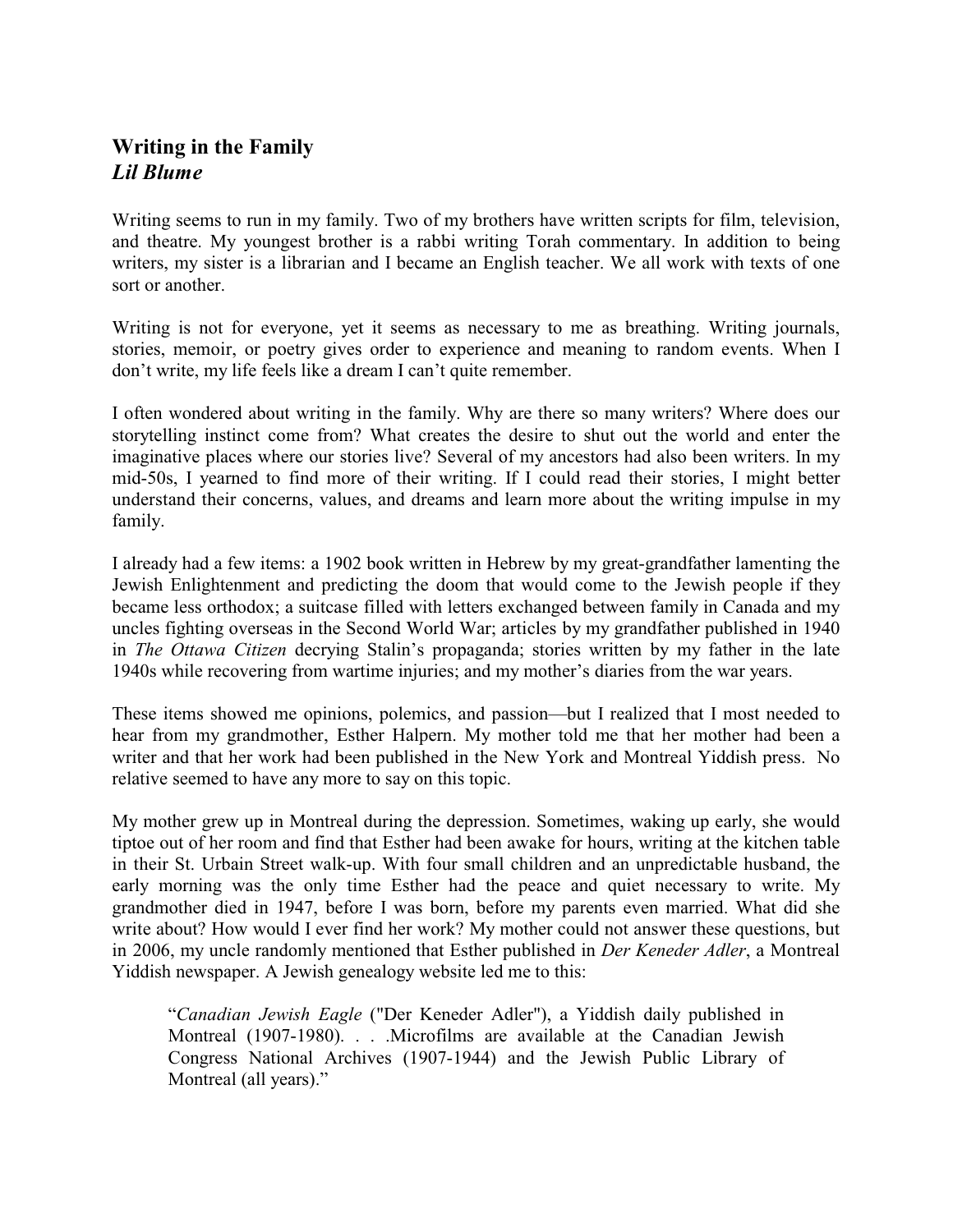This was my first concrete lead. I sent an email to the library telling them about my search and received a response ten minutes later as if they had been waiting to hear from me. They informed me that, in the 1930s, *Der Adler* had been a daily publication, 20 to 50 pages each issue. The librarian connected me with Erian Harris, a researcher who was experienced searching *Der Adler* microfilm. I hired him, but he needed a precise date to start his search and wanted to know what exactly he was searching for. My mother and uncles were vague about when Esther might have started publishing in the North American Yiddish press, and in disagreement regarding her topics. My mother thought she wrote stories, like those of Sholom Aleichem. My uncle said she wrote articles about the intellectuals of Warsaw.

In the fall of 1926, my grandmother and her family left Warsaw for Halifax, continuing by train to Montreal where their cousins were. Esther had three children under six and a husband who was both radical and restless. ("*Er hat kein zitzfleish*," Esther would say of him.) My mother was born on January 1, 1927, a few weeks after settling in Montreal. Esther faced a new city, culture, and language; financial hardship; and long, cold winters. With a new baby, when could she start writing? I was also told that after 1939, her arthritis was so bad she could no longer write. I asked the researcher to search the microfilm from 1934 to 1939.

Harris checked 1934 and 1935. He phoned me once to report on his hours. He had found nothing and wanted to know whether to continue. I was discouraged, but told him to carry on. Before starting on 1936, he thought to check a book called *The New Yiddish Literature*. There, he found an entry about my grandmother. Here is the translation:

*Esther Halpern (1884-1947); born in Warsaw, Poland. Her father, Yechiel Meir Perelman, was a well-known Jewish bookseller, a close friend of all the famous Jewish and Hebrew authors in Poland. Esther Halpern received both a Jewish and general education. In 1926 she immigrated to Canada, and until the Second World War lived in Montreal, where she was actively involved in the Jewish and cultural life of the city. She was a close friend of the poet Y.Y. Segal, who introduced her into literary society. The articles she wrote about the Jewish authors of Warsaw, which were published in* The Canadian Eagle *(Montreal), aroused much interest and very lively discussion among the local population. She also published literary criticism and short stories in* The Canadian Eagle*, and* The Jewish World *(Toronto). Her memoirs of Jewish book dealers and book collectors in Warsaw (reprinted in Yivo Bleter, NY 1951, p. 240-244) gives great pleasure to the reader and enlightens him with regards to Jewish life in Poland at the time of the Renaissance. During the Second World War, she moved to Ottawa, and died there.*

This led Harris to the Montreal Jewish Library's collection of the *YIVO Bleter, Journal of the Yiddish Scientific Institute*. The library had the 1951 volume. Harris photocopied pages 240-244 and mailed them to my, then, 79-year-old mother, Mary Halpern Blum Devor. Mary translated the story her mother had written at least 70 years earlier. My daughter, Aharonaw, born in 1984 – 100 years after Esther – transcribed my mother's longhand translation and emailed it to me. Four generations of women working together finally allowed me to get a snapshot of my grandmother's inner landscape.